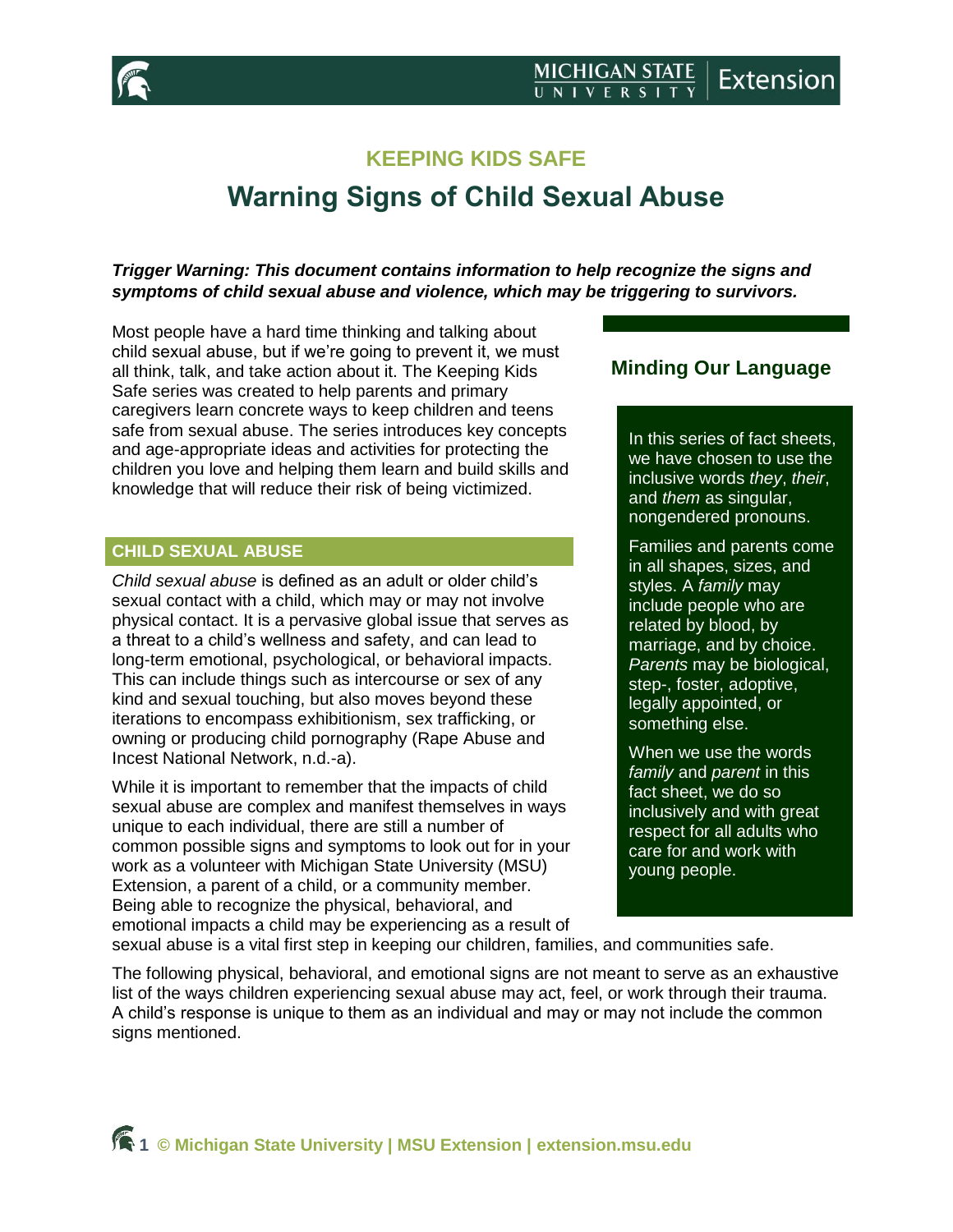

## **PHYSICAL SIGNS**

- Sexually transmitted infections or pregnancy
- Unexplained injuries, especially to the genital area
- Pain, bleeding, or discharge in the genitals, anus, or mouth
- **•** Persistent or recurring pain with urination or bowel movements
- Toileting accidents unrelated to toilet training
- Physical symptoms such as headaches or stomachaches that cannot be explained

(Arévalo et al., 2014; Mayo Clinic Child and Family Advocacy Center, n.d.; Rape, Abuse, and Incest National Network, n.d.-a; Rape, Abuse, and Incest National Network, n.d.-b; Stop It Now, n.d.)

## **BEHAVIORAL SIGNS**

- Knowledge about sexual topics that goes beyond the child's developmental stage (or what is expected for them to know about at their age)
- Withdrawal from previously regular interactions and conversations with peers and parents or activities they previously enjoyed
- Desire to spend an unusual amount of time alone
- Reluctance to leave school or other activities; not wanting to go home
- Trying to avoid certain places or people, especially if they used to be excited to be around those people
- Regressing to behaviors they had grown out of such as wetting the bed or sucking their thumb
- Sexual language, knowledge, or behavior that does not match a child's age (such as acting out a sexual act with toys or inappropriate sexual contact with other children)
- Frequent absences from school or other activities
- Having money, toys, or gifts without being able to explain where they came from
- Refusing to share secrets they share with an older child or adult
- Talking about a new friend that is an older child or adult
- Removing clothing at inappropriate times
- Drug or alcohol abuse
- Running away from home
- Fear of closeness with others

(Arévalo et al., 2014; Mayo Clinic Child and Family Advocacy Center, n.d.; Rape, Abuse, and Incest National Network, n.d.-a; Rape, Abuse, and Incest National Network, n.d.-b; Stop It Now, n.d.)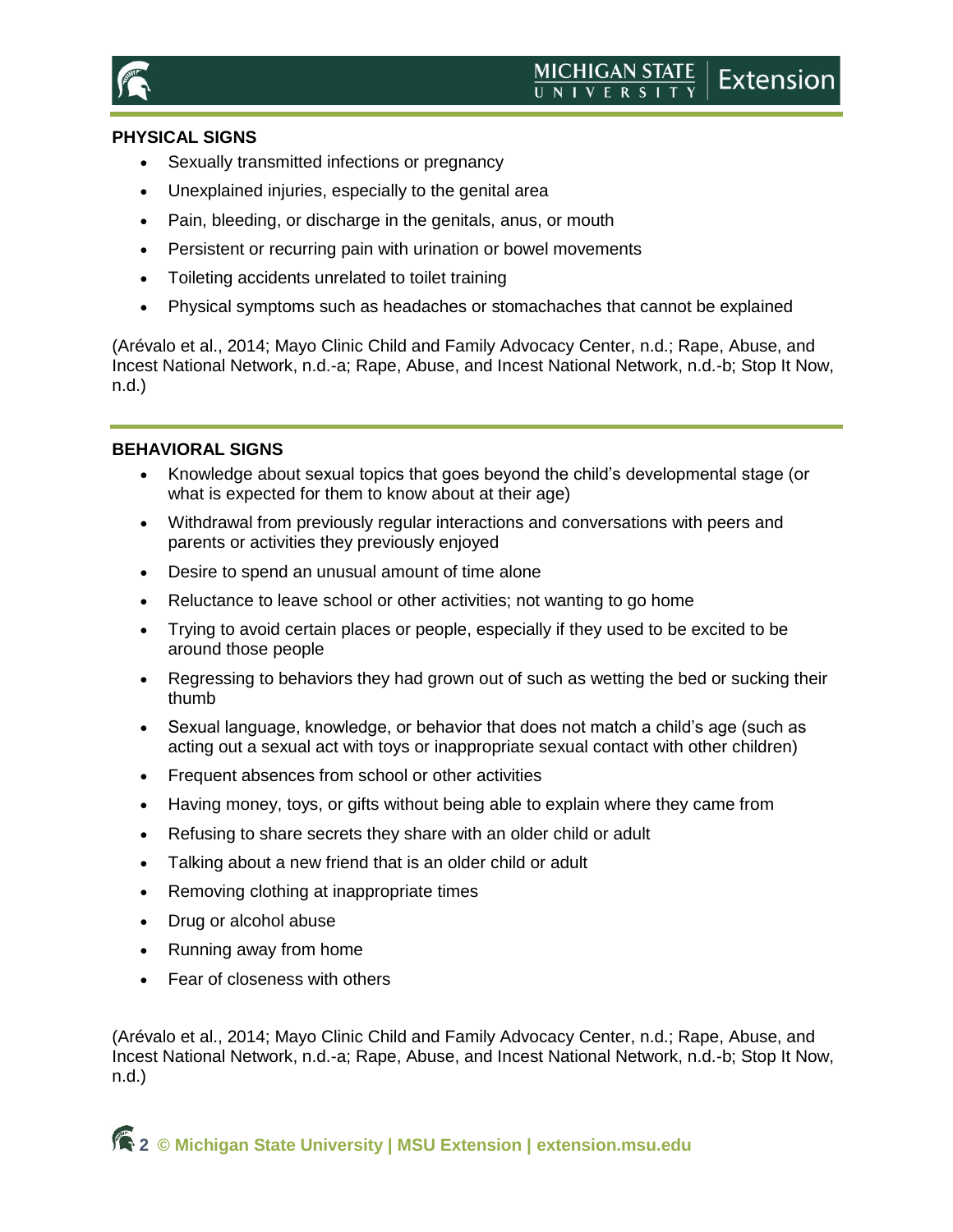

## **EMOTIONAL SIGNS**

- Self-harm behaviors (such as cutting or burning) or suicidal behavior
- Nightmares, trouble sleeping, or fear of being alone at night
- Change in mood or personality
- New or increased depression, aggression, worry, or fearfulness
- Changes in eating habits
- Decrease in confidence or the way they feel about themselves
- Thinking of their body as bad or dirty
- Losing interest in school, friends, hobbies, or things they used to love

(Arévalo et al., 2014; Mayo Clinic Child and Family Advocacy Center, n.d.; Rape, Abuse, and Incest National Network, n.d.-a; Rape, Abuse, and Incest National Network, n.d.-b; Stop It Now, n.d.)

## **WHAT DO YOU DO IF A CHILD DISCLOSES ABUSE?**

Many children who are the victims of child sexual abuse choose not to report or wait to report for a number of complex reasons. They may be afraid adults will not believe them, they may be worried about getting in trouble or getting someone else in trouble, or they may not have the words to talk about what is happening or has happened to them.

If a child discloses to you that they are being or have been abused, you can do many things to help them; but first and foremost, you must believe them. Disclosing sexual abuse means the child is trusting you to be on their side, and the weight of their decision to disclose to you cannot be overstated. As a trusted adult in their life, you now have the responsibility to take the proper next steps to ensure the child is safe and healthy moving forward. That includes:

- Believing them. Thank them for telling you and having trust that you'll know how to help them.
- Letting the child speak on their own terms. Avoid finishing their thoughts or putting words into their mouths.
- Refraining from investigating or interrogating what they disclose. It isn't your job to prove or disprove child abuse.
- Staying calm. Don't respond with anger, shock, or disgust.
- Never promising to not tell anyone.
- Reassuring the child that they are not in trouble and they didn't do anything wrong.
- Not making overly general statements or promises that you can't keep (such as, "They will go to jail for what they did and you won't ever have to see them again," or "You can come live with me and you'll be safe there.").
- Telling the child that their safety is important to you.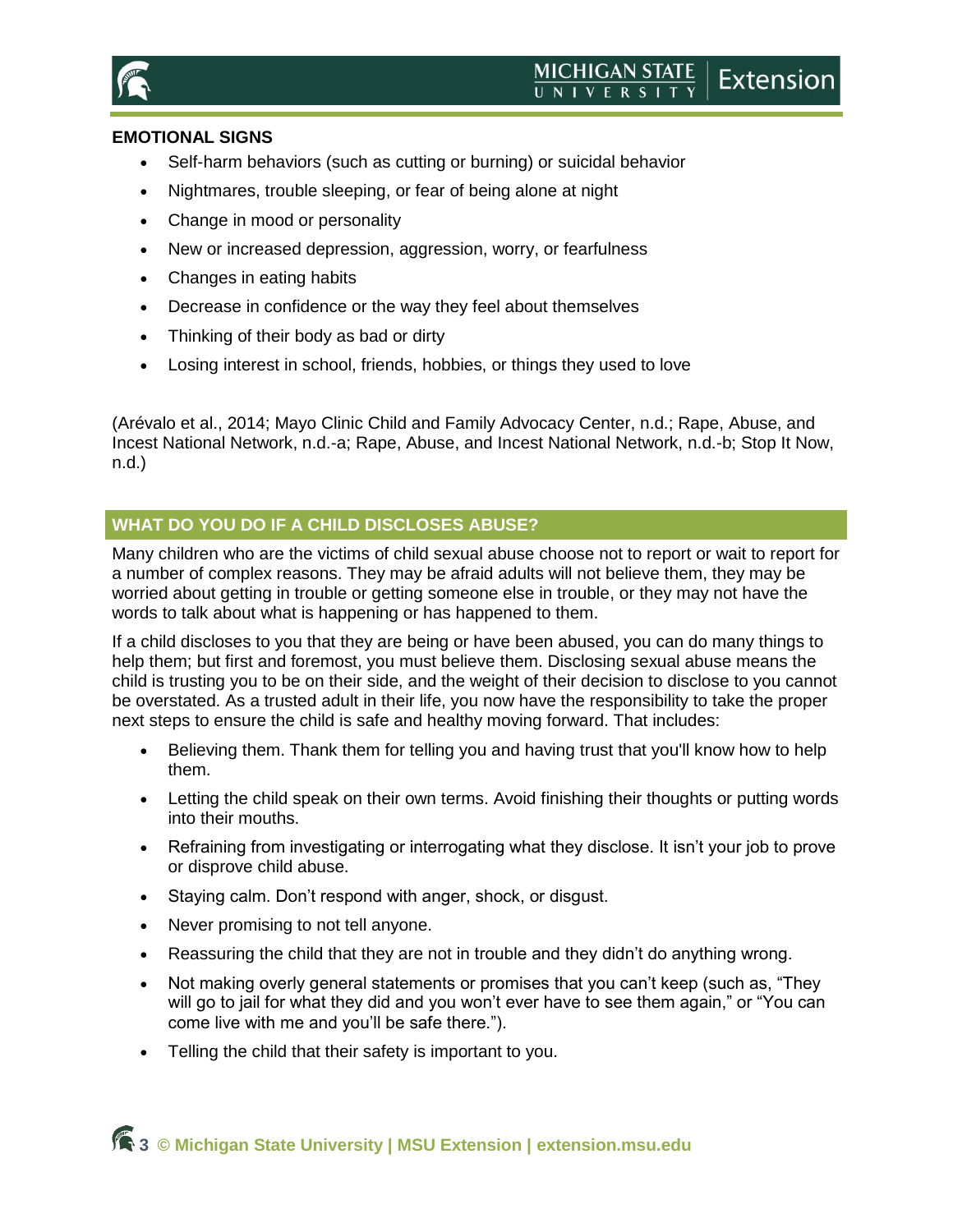

## **WHAT DO YOU DO IF YOU SUSPECT A CHILD IS BEING ABUSED?**

#### **If you are a parent or community member:**

If you are a parent, caregiver, or concerned community member and you think a child may be the victim of abuse, you must act quickly. If you are a volunteer in a community agency, you should know the policies and procedures regarding suspected child abuse or neglect and follow those policies. If you believe the child is in immediate danger, call the police. If there is not an immediate danger, file a report with Child Protective Services (CPS), which will trigger an investigation.

You can report suspected child abuse to CPS in Michigan by calling 855-444-3911. Remember to trust your gut instincts.

You do not need to have proof that a child is being abused before you can report it. You are not *expected or encouraged to investigate suspected abuse. By filing a report with CPS, you are starting a process where professionals who are trained to identify abuse will investigate and determine if a child is being abused or neglected.*

#### **If you are an MSU Extension volunteer:**

MSU Extension is dedicated to creating programming environments conducive for all participants, volunteers, and staff. In 4-H, parents and caregivers, volunteers, and staff are responsible to work together to create environments that help to strengthen and promote positive youth development. When youth are supported in this way, they are better prepared with the knowledge, tools, and skills to become responsible citizens and agents of community change.

Volunteers are responsible for creating and supporting these important programming environments. One way this is done is by reporting suspected child abuse; sexual assault; and possession, use, or creation of child pornography. MSU Extension's programs are representative of MSU in communities across the state. Therefore, all MSU Extension volunteers need to be aware of the requirements the university has for individuals who are part of the university community. As individuals embark on their journey as an MSU Extension volunteer, they must be aware of the reporting policies and expectations associated with their volunteer role.

MSU Extension volunteers, regardless of program area, are required to report any suspected child abuse or child neglect they become aware of as part of their volunteer role with MSU Extension. This means that any abuse or neglect they suspect or learn about directly must be reported directly to a local MSU Extension staff member or MSU Police Department and MSU's Office of Institutional Equity (OIE). If a volunteer chooses to report to an MSU Extension staff member, the staff member is required to report this information to the MSU Police Department at 517-355-2222 and MSU OIE.

You can report suspected child abuse to CPS in Michigan by calling 855-444-3911. Remember to trust your gut instincts.

*You do not need to have proof that a child is being abused before you can report it. You are not expected or encouraged to investigate suspected abuse. By filing a report with CPS, you are starting a process where professionals who are trained to identify abuse will investigate and determine if a child is being abused or neglected.*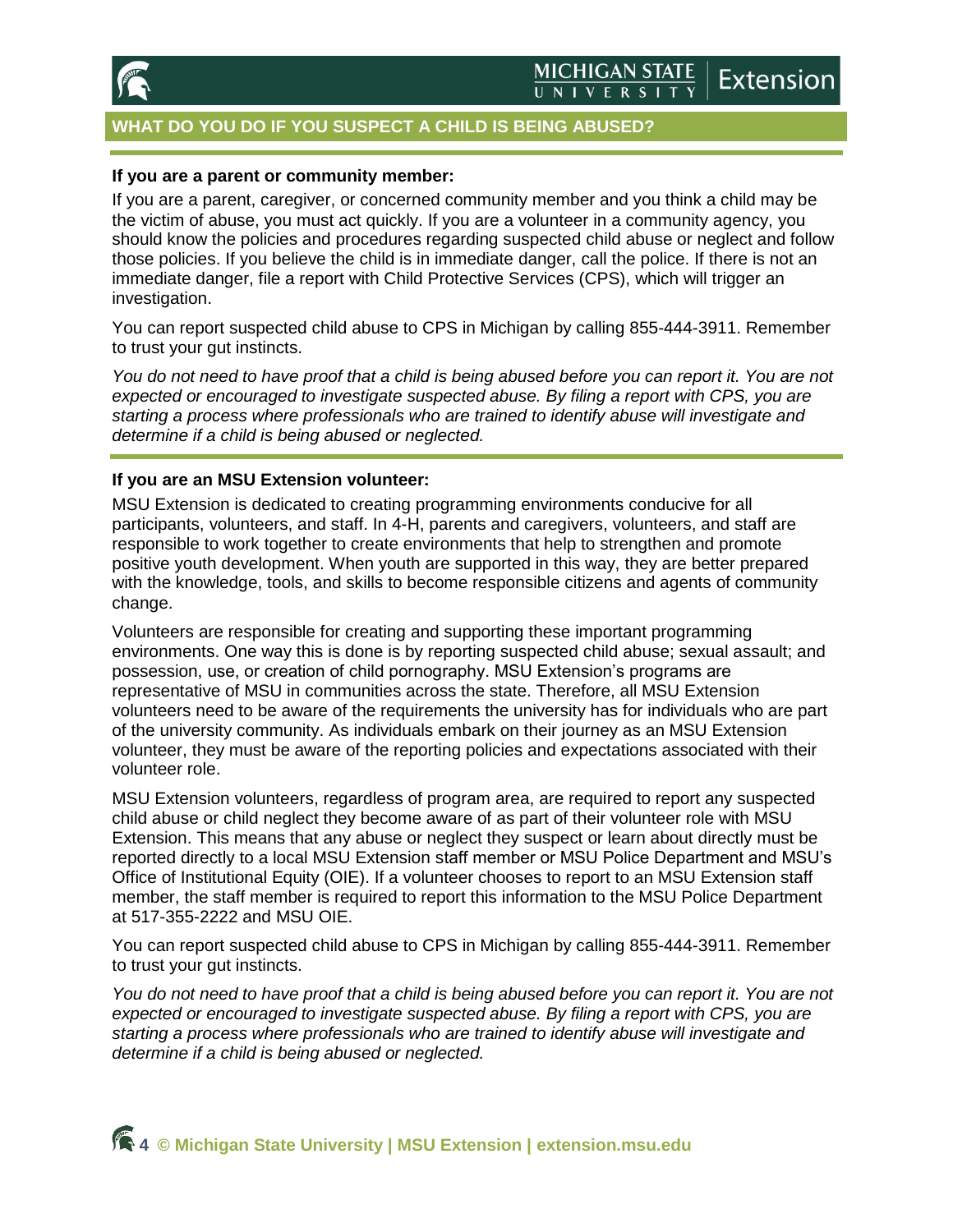

### **If you are mandated reporter:**

Mandated reporters who suspect child abuse or neglect must make an immediate verbal report to CPS. Mandated reporters are also required to file a written report with CPS within 72 hours. Mandated reporters should follow the rules and regulations for mandated reporters before following any other policy set forth by any employer or organization in which they volunteer.

You can report suspected child abuse to CPS in Michigan by calling 855-444-3911. Remember to trust your gut instincts.

You do not need to have proof that a child is being abused before you can report it. You are not *expected or encouraged to investigate suspected abuse. By filing a report with CPS, you are starting a process where professionals who are trained to identify abuse will investigate and determine if a child is being abused or neglected.*

## **EQUIP YOUR CHILD TO LEAD THE BEST LIFE POSSIBLE**

Most parents' goals include keeping their kids safe and equipping them to lead the best lives possible. This can seem like a daunting task. The best thing you can do for your child is to pay attention, stay vigilant, be actively involved in their lives, and make informed decisions about things that could affect their safety. Even if these efforts seem scary or overwhelming, being prepared and vigilant are key steps in both protecting your child and helping them build the skills and competencies that will help them stay safe.

This does not mean that you must prevent your child from going anywhere and from doing absolutely everything. It is a reminder, instead, to use common sense, pay close attention to the people and events around your child, set appropriate boundaries, and stay tuned in. You can do a lot of things to protect your child that shouldn't prevent you and your child from living and enjoying the world around you.

## **RESOURCES**

In Michigan, the statewide Sexual Assault Hotline is a free, confidential and anonymous resource available 24/7, offering immediate crisis counseling and referrals by calling 855- VOICES4.

Additionally, the Rape, Abuse and Incest National Network (RAINN) organizes the free, confidential National Sexual Assault Hotline, available 24/7 by calling 800-656-HOPE.

## **REFERENCES**

Arévalo, E., Chavira, D., Cooper, B., & Smith, M. (2014). *SAFE (Screening applicants for effectiveness): Guidelines to prevent child molestation in mentoring and youth-serving organizations.* Friends for Youth Inc.

Mayo Clinic Child and Family Advocacy Center (n.d.). *Child abuse*. [https://www.mayoclinic.org/diseases-conditions/child-abuse/symptoms-causes/syc-](https://www.mayoclinic.org/diseases-conditions/child-abuse/symptoms-causes/syc-20370864)[20370864](https://www.mayoclinic.org/diseases-conditions/child-abuse/symptoms-causes/syc-20370864)

Rape, Abuse, and Incest National Network. (n.d.-a). *Child sexual abuse*. <https://www.rainn.org/articles/child-sexual-abuse>

**5 © Michigan State University | MSU Extension | [extension.msu.edu](https://www.canr.msu.edu/outreach/)**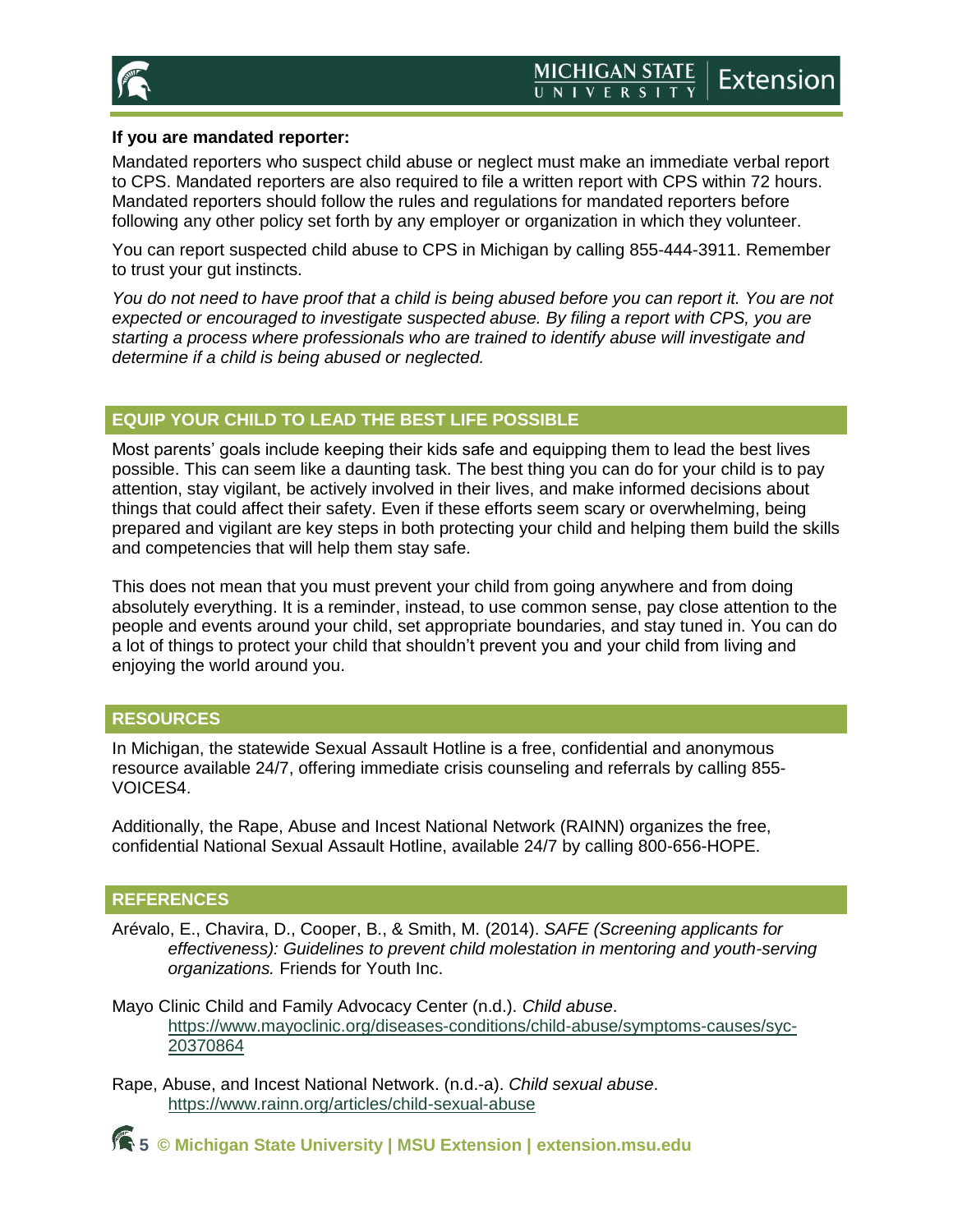

#### **MICHIGAN STATE Extension** UNIVERSITY

Rape, Abuse, and Incest National Network. (n.d.-b). *Warning signs for young children*. <https://www.rainn.org/articles/warning-signs-young-children>

Stop It Now! (n.d.). *Tip sheet: Warning signs of possible sexual abuse in a child's behaviors.*  <https://www.stopitnow.org/ohc-content/warning-signs-possible-abuse>

## **FIND OUT MORE**

To find out more about keeping kids safe, check out these other Michigan State University Extension resources:

- **Be SAFE: Safe, Affirming and Fair Environments** [\(https://bit.ly/36CwUk7\)](https://bit.ly/36CwUk7)—The Be SAFE curriculum is designed to help young people aged 11 to 14 and adults work in partnership to create environments that are physically and emotionally safe. It draws from extensive research from a variety of key disciplines, as well as from evidencebased bullying prevention programs. Be SAFE includes engaging activities that promote social and emotional learning and development, address and prevent bullying, and foster positive relationships with peers and adults. Designed for use in out-of-school time settings (such as 4-H, Boys and Girls Clubs, Scouts, and afterschool programs), Be SAFE also applies to middle school settings.
- **Keeping Kids Safe series** [\(https://bit.ly/3jG8JFo\)](https://bit.ly/3jG8JFo)**—**The fact sheets in this series are designed for parents and adults who work with kids from birth to age 17. They cover issues related to body ownership, boundaries, and safety; consent; identifying and communicating about feelings; monitoring and limiting technology use; sharing about kids on social media; and recognizing and preventing grooming by child sexual predators. There are currently eight titles in the series:
	- o Keeping Kids Safe: Ages 0 to 5:<https://bit.ly/3zLjmhG>
	- o Keeping Kids Safe: Ages 6 to 11:<https://bit.ly/3f8ecEH>
	- o Keeping Kids Safe: Ages 12 to 17:<https://bit.ly/3zRbWJB>
	- o Keeping Kids Safe: The Downside to "Sharenting" on Social Media: <https://bit.ly/3f9toBl>
	- o Keeping Kids Safe: Preventing Grooming by Child Sexual Predators: <https://bit.ly/3ib4vXZ>
	- o Keeping Kids Safe: How Child Sexual Predators Groom Children: <https://bit.ly/3BWyRFc>
	- o Keeping Kids Safe: How Child Sexual Predators Groom Adults, Families, and Communities:<https://bit.ly/3f8F7jM>
	- o Keeping Youth Safe Virtually: Best Practices:<https://bit.ly/2Vl9Cvr>

These resources also contain helpful information on keeping kids safe:

- American Academy of Pediatrics. (n.d.). *Family media plan.* <https://bit.ly/3iE9Wf1>
- American Academy of Pediatrics. (2011). American Academy of Pediatrics. (2021). *Sexual abuse,* [https://www.aap.org/en-us/advocacy-and-policy/aap-health](https://www.aap.org/en-us/advocacy-and-policy/aap-health-initiatives/resilience/Pages/Sexual-Abuse.aspx)[initiatives/resilience/Pages/Sexual-Abuse.aspx](https://www.aap.org/en-us/advocacy-and-policy/aap-health-initiatives/resilience/Pages/Sexual-Abuse.aspx)